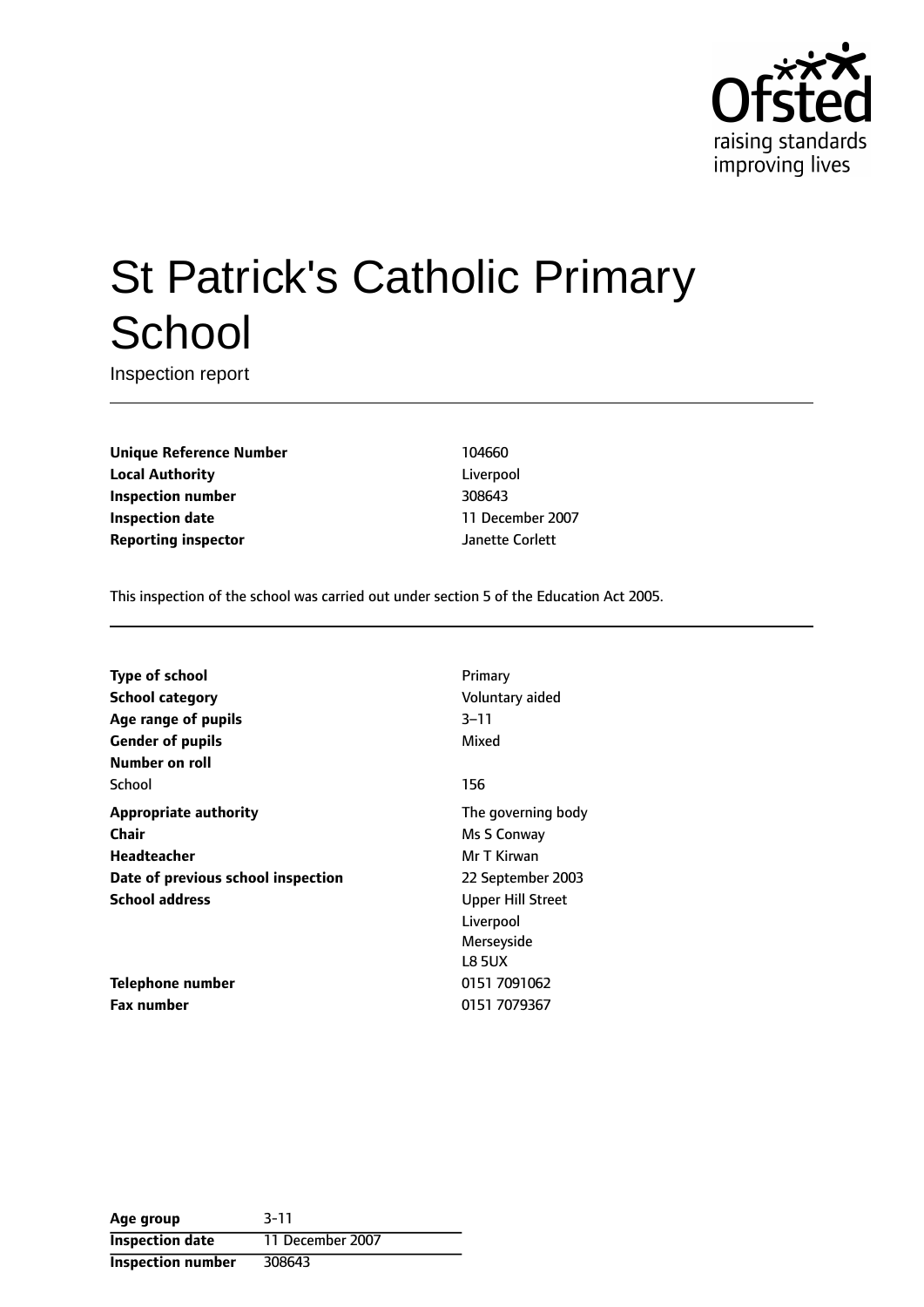.

© Crown copyright 2007

#### Website: www.ofsted.gov.uk

This document may be reproduced in whole or in part for non-commercial educational purposes, provided that the information quoted is reproduced without adaptation and the source and date of publication are stated.

Further copies of this report are obtainable from the school. Under the Education Act 2005, the school must provide a copy of this report free of charge to certain categories of people. A charge not exceeding the full cost of reproduction may be made for any other copies supplied.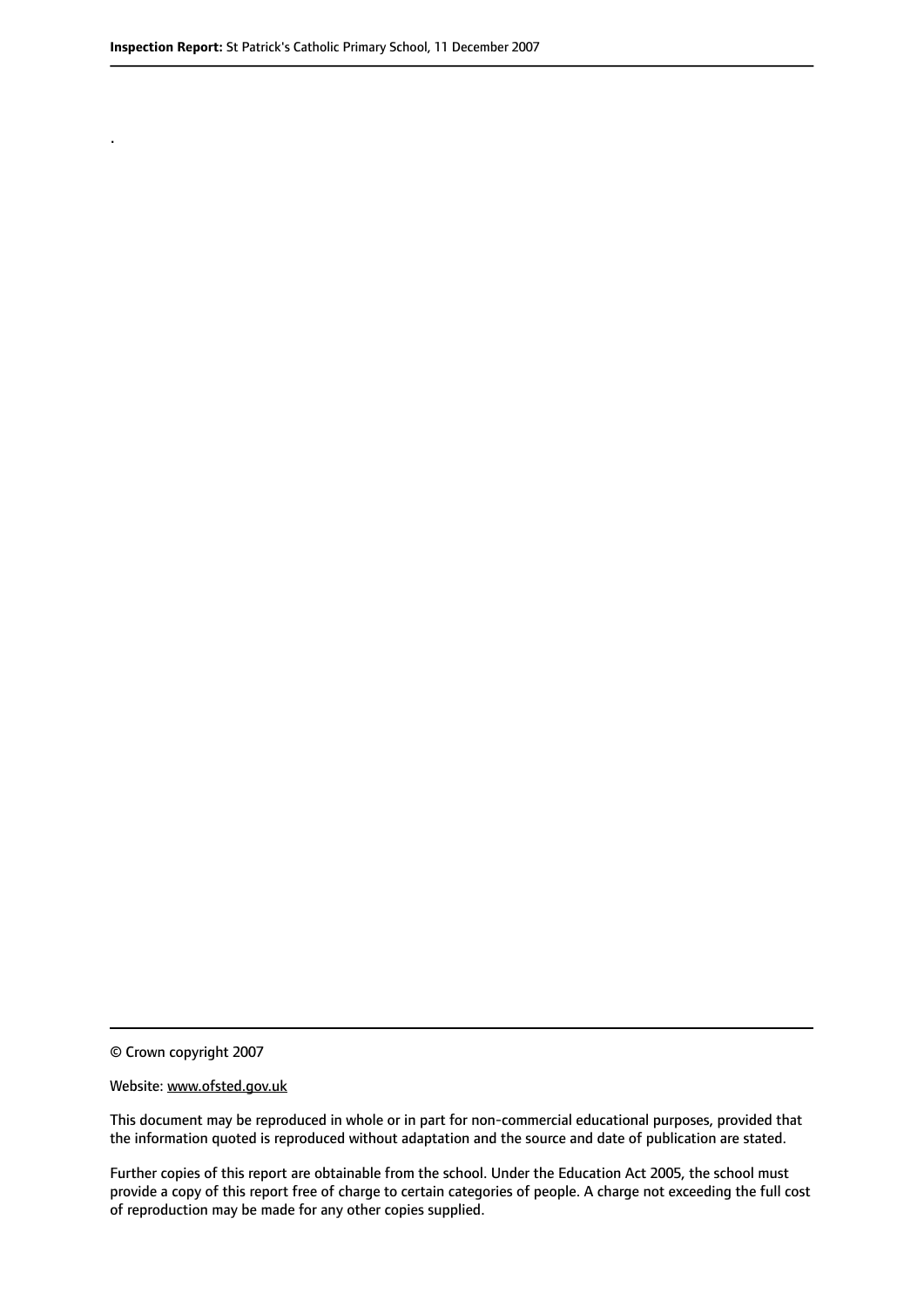# **Introduction**

The inspection was carried out by one Additional Inspector.

The inspector evaluated the overall effectiveness of the school and investigated the following issues: achievement and standards; care, guidance and support; teaching and learning. Evidence was gathered from: the school'sself-evaluation; national published assessment data; the school's own assessment records and policies; observations of the school at work; discussions with staff and pupils; parents' questionnaires. Other aspects of the school's work were not investigated in detail, but there is no evidence to suggest that the school's own evaluations were not justified, and these have been included where appropriate in this report.

#### **Description of the school**

This smaller than average school is situated in an area of significant social and economic disadvantage. At St Patrick's 55% of the pupils are eligible to receive free school meals, which is very high compared with the national picture. Children's attainment levels on entry to the Nursery are very low. There is a rich variety of cultures and heritage in the area. Almost 40% of pupils are from families belonging to minority ethnic groups. The proportion who speak English as an additional language is 16%, and this is increasing. Many of these pupils are in the earliest stages of learning English. The number of pupils entering and leaving the school at other than the usual times is higher than the national average, as is the proportion of pupils with learning difficulties and/or disabilities.

The school holds an impressive variety of awards, including:

- Investor in People status
- National Healthy Schools Award
- Activemark Gold
- Artsmark Gold
- ICT Mark
- Dyslexia-Friendly School Award
- Fairtrade School Award
- Basic Skills Quality Mark
- International Schools Award.

#### **Key for inspection grades**

| Grade 1 | Outstanding  |
|---------|--------------|
| Grade 2 | Good         |
| Grade 3 | Satisfactory |
| Grade 4 | Inadequate   |
|         |              |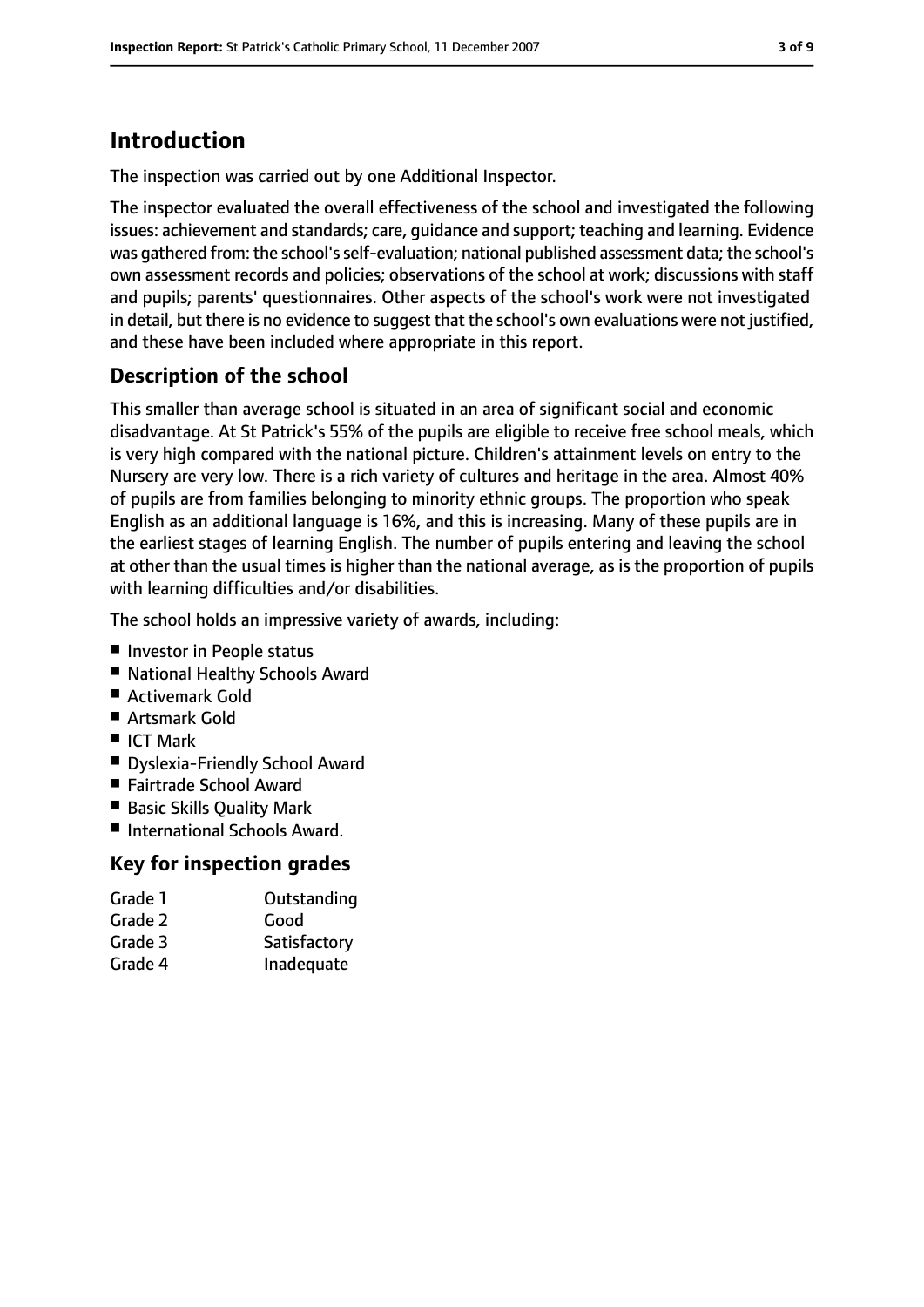### **Overall effectiveness of the school**

#### **Grade: 1**

St Patrick's is an outstanding school. It accepts pupils from a wide range of cultures and abilities and quickly settles them in to its calm and purposeful learning environment. Parents speak highly of the school. They say, 'It has an exceptionally caring attitude towards children', and that children want to, 'get up very early as they like coming to school so much'. There are well established routines and high expectations, and the care, guidance and support offered to pupils is excellent. As a result, pupils make exceptional progress in their personal development.

The great majority of pupils make outstanding progress academically. Well qualified teaching assistants and learning mentors effectively support individuals, small groups of pupils and their families. This results in confident learners who thoroughly enjoy coming to school and achieve very well. Pupils' progress in writing, while good throughout the school, is less rapid than that in reading, mathematics and science, and not enough more able pupils reach the highest levels at the end of Years 2 and 6. The standards achieved by the school fluctuate from year to year, depending upon factors such as pupils' skills and levels of development on entry. Nevertheless, overall standards are consistently in line with the national average at the end of Year 2, and above average at the end of Year 6.

Pupils' spiritual, moral, social and cultural development is outstanding. They demonstrate a very good degree of mutual support and understanding. For example, Friendship Stops in the playground ensure that no pupils are left out of playtime activities, and a strong buddy system encourages older pupils to look after the younger ones. There is very little bullying and few racist incidents occur because pupils have learned to treat one another in the way in which they would like to be treated. All adults have high expectations of good manners and behaviour. Their kind and courteous approach means that pupils respond with exemplary behaviour, very positive attitudes to learning and high self-esteem. Pupils have an exceptionally good understanding of how to keep healthy, both within and outside the school. They contribute to the local and worldwide community in a number of ways and talk confidently about the school's role in improving things. For example, pupils take part in the international project to 'Make Poverty History' and have undertaken a local transport study to improve traffic conditions in the area. Strong international links ensure pupils' awareness of social and cultural diversity, and they particularly enjoy opportunities to sample food and learn about traditional dances and art from all over the world. In this rich and nurturing environment pupils love coming to school, have great trust in their teachers and take pride in their achievements. Attendance rates are satisfactory owing to a variety of outside factors affecting the welfare of a small number of pupils and their families. The school does everything it can to promote good attendance, and the great majority of pupils are rarely absent because school is so much fun!

Teachers establish very good relationships with pupils and manage their classes very well. The working atmosphere is relaxed and purposeful. Teaching and support staff have an excellent understanding of pupils' changing needs as pupils improve, and adapt their approaches in class accordingly to maintain the pace of progress. Teachers use assessment and marking well to ensure that work is well matched to individual and group needs and that pupils know what they need to do next to improve. The school has a wealth of data on pupils' progress. It analyses this well to identify where pupils need additional help or challenge, and to support planning for school improvement. It sets challenging targets.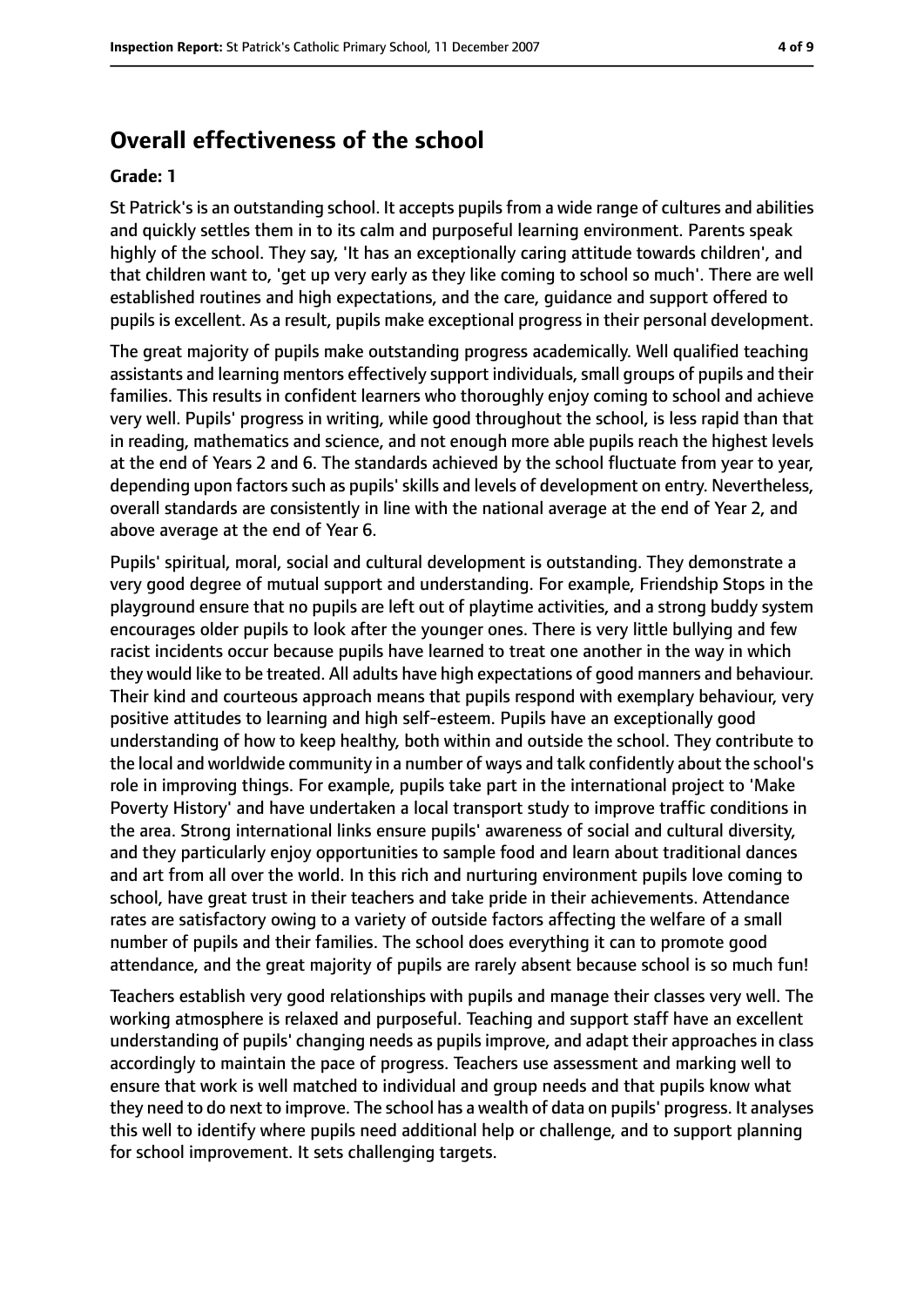The curriculum is enriched and enhanced by a very wide range of additional activities, both within school and through out-of-school clubs. Excellent whole-school planning ensures that a wide range of teaching strategies is built into the curriculum to suit pupils' different needs. For instance, teachers use practical and visual learning to motivate pupils and add to their enjoyment. The school provides many creative opportunities in performing arts and specialist music teaching. Similarly, it makes very good use of interesting and exciting visits and visitors to expand pupils' knowledge and experience of the world. The outstanding provision for physical education promotes pupils' health and fitness, while encouraging those with exceptional ability to develop their skills and participate in local events. Pupils learn Spanish and some older pupils participated in a recent visit to Barcelona. The school has worked hard to ensure effective links between different subjects, and this is helping pupils to improve their writing skills. Information and communication technology is used widely and supports pupils in developing excellent skills for their future in education and as adults in the workforce.

The leadership and management of the school are outstanding. The headteacher is a strong leader who ensures that the school continually evaluates and improves its provision for pupils. He is ably supported by enthusiastic school leaders, and by a committed and positive staff team. The school regularly seeks and acts on the views of parents and pupils, and works effectively with a wide range of partners both within and outside the local community. The governing body is very well informed about the school and can challenge it on curriculum areas and pupils' progress. The school's combination of support for pupils and ambition for their future makes a real difference to their chances in life. It provides excellent value for money and has an outstanding capacity to improve.

#### **Effectiveness of the Foundation Stage**

#### **Grade: 1**

Provision in the Foundation Stage is outstanding. On entry to Nursery, many children have exceptionally low levels of skill and experience. They make good progress in most areas and outstanding progress in their language, social and physical development, although reading and writing skills are less well developed. This pattern of good progress continues in the Reception class, with the result that by the end of the Foundation Stage most pupils have skills which are only just below those levels expected for their age. The exceptionally well planned activities and structured play areas both indoors and outdoors encourage children to become independent learners. Children play happily together, and this is particularly effective in helping those who are only just beginning to speak English to acquire fluency in the language quickly.

#### **What the school should do to improve further**

■ Improve standards and achievement in writing, particularly for the more able pupils.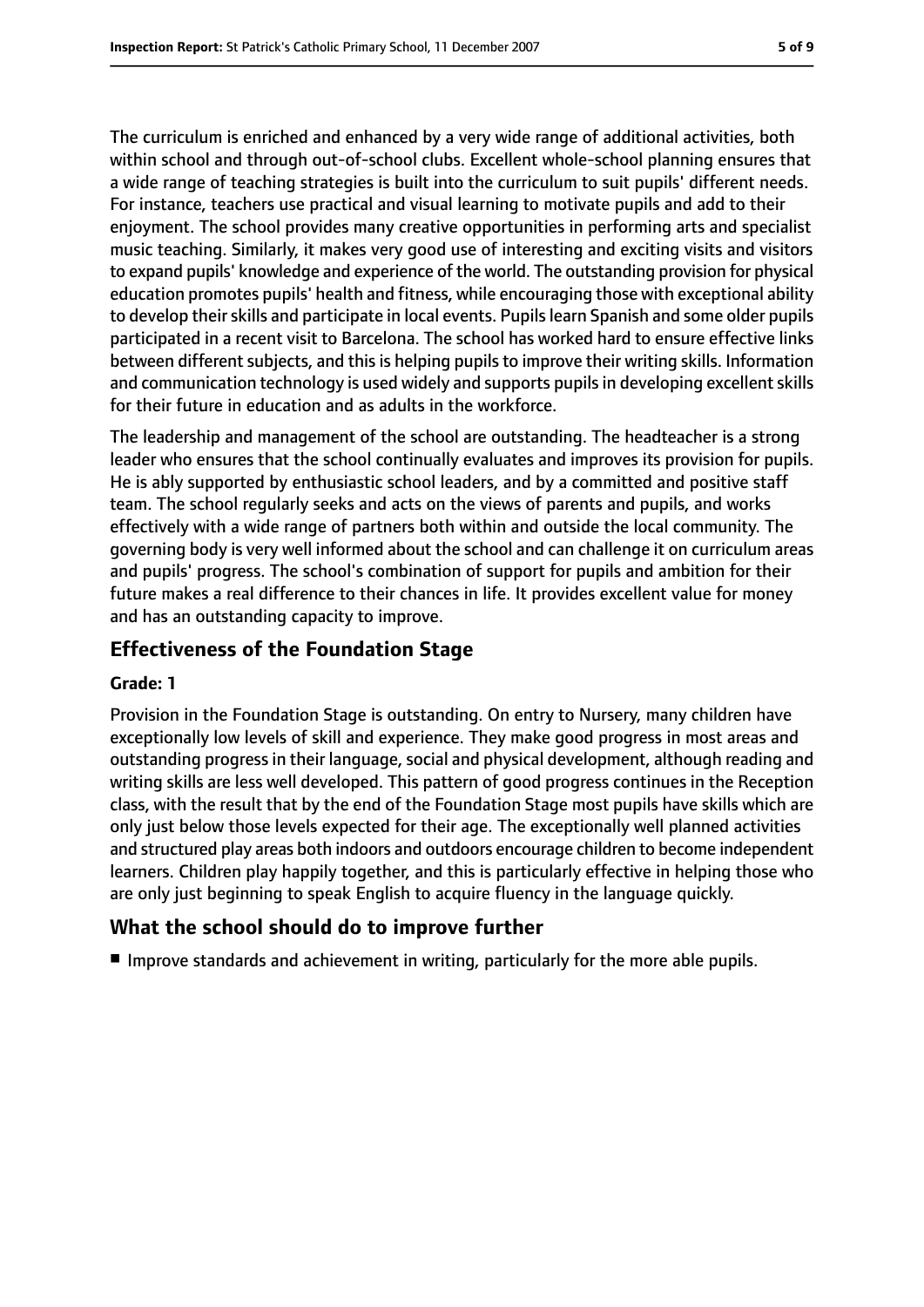**Any complaints about the inspection or the report should be made following the procedures set out in the guidance 'Complaints about school inspection', which is available from Ofsted's website: www.ofsted.gov.uk.**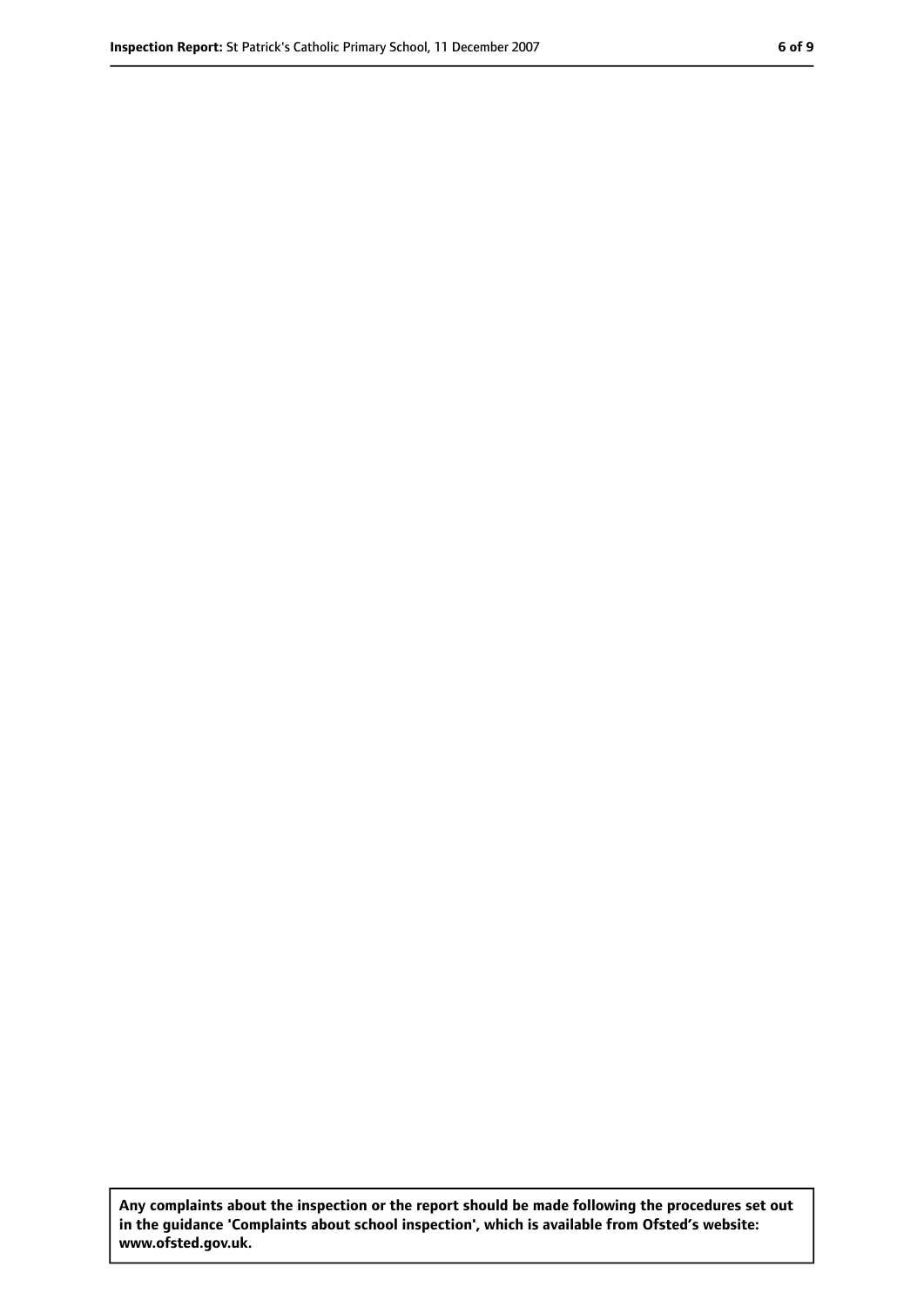## **Inspection judgements**

| $^{\backprime}$ Key to judgements: grade 1 is outstanding, grade 2 good, grade 3 satisfactory, and | <b>School</b>  |
|----------------------------------------------------------------------------------------------------|----------------|
| arade 4 inadequate                                                                                 | <b>Overall</b> |

## **Overall effectiveness**

| How effective, efficient and inclusive is the provision of education, integrated<br>care and any extended services in meeting the needs of learners? |     |
|------------------------------------------------------------------------------------------------------------------------------------------------------|-----|
| Effective steps have been taken to promote improvement since the last<br>inspection                                                                  | Yes |
| How well does the school work in partnership with others to promote learners'<br>well-being?                                                         |     |
| The effectiveness of the Foundation Stage                                                                                                            |     |
| The capacity to make any necessary improvements                                                                                                      |     |

#### **Achievement and standards**

| How well do learners achieve?                                                                               |  |
|-------------------------------------------------------------------------------------------------------------|--|
| The standards <sup>1</sup> reached by learners                                                              |  |
| How well learners make progress, taking account of any significant variations between<br>groups of learners |  |
| How well learners with learning difficulties and disabilities make progress                                 |  |

#### **Personal development and well-being**

| How good is the overall personal development and well-being of the<br>learners?                                  |  |
|------------------------------------------------------------------------------------------------------------------|--|
| The extent of learners' spiritual, moral, social and cultural development                                        |  |
| The extent to which learners adopt healthy lifestyles                                                            |  |
| The extent to which learners adopt safe practices                                                                |  |
| How well learners enjoy their education                                                                          |  |
| The attendance of learners                                                                                       |  |
| The behaviour of learners                                                                                        |  |
| The extent to which learners make a positive contribution to the community                                       |  |
| How well learners develop workplace and other skills that will contribute to<br>their future economic well-being |  |

### **The quality of provision**

| How effective are teaching and learning in meeting the full range of the<br>learners' needs?          |  |
|-------------------------------------------------------------------------------------------------------|--|
| How well do the curriculum and other activities meet the range of needs<br>and interests of learners? |  |
| How well are learners cared for, quided and supported?                                                |  |

#### **Annex A**

 $^1$  Grade 1 - Exceptionally and consistently high; Grade 2 - Generally above average with none significantly below average; Grade 3 - Broadly average to below average; Grade 4 - Exceptionally low.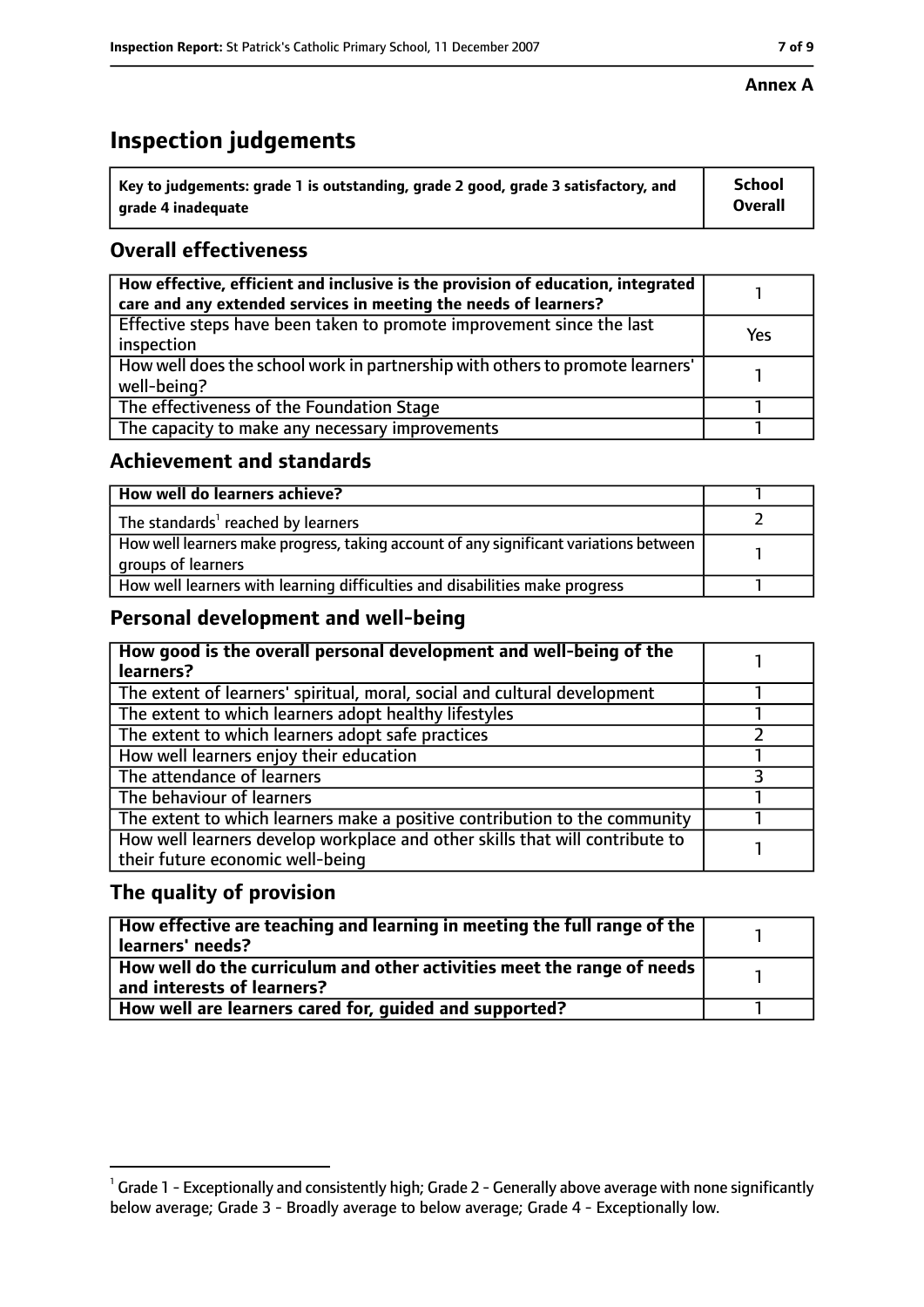## **Leadership and management**

| How effective are leadership and management in raising achievement<br>and supporting all learners?                                              |           |
|-------------------------------------------------------------------------------------------------------------------------------------------------|-----------|
| How effectively leaders and managers at all levels set clear direction leading<br>to improvement and promote high quality of care and education |           |
| How effectively leaders and managers use challenging targets to raise standards                                                                 |           |
| The effectiveness of the school's self-evaluation                                                                                               |           |
| How well equality of opportunity is promoted and discrimination tackled so<br>that all learners achieve as well as they can                     |           |
| How effectively and efficiently resources, including staff, are deployed to<br>achieve value for money                                          |           |
| The extent to which governors and other supervisory boards discharge their<br>responsibilities                                                  |           |
| Do procedures for safequarding learners meet current government<br>requirements?                                                                | Yes       |
| Does this school require special measures?                                                                                                      | <b>No</b> |
| Does this school require a notice to improve?                                                                                                   | No        |